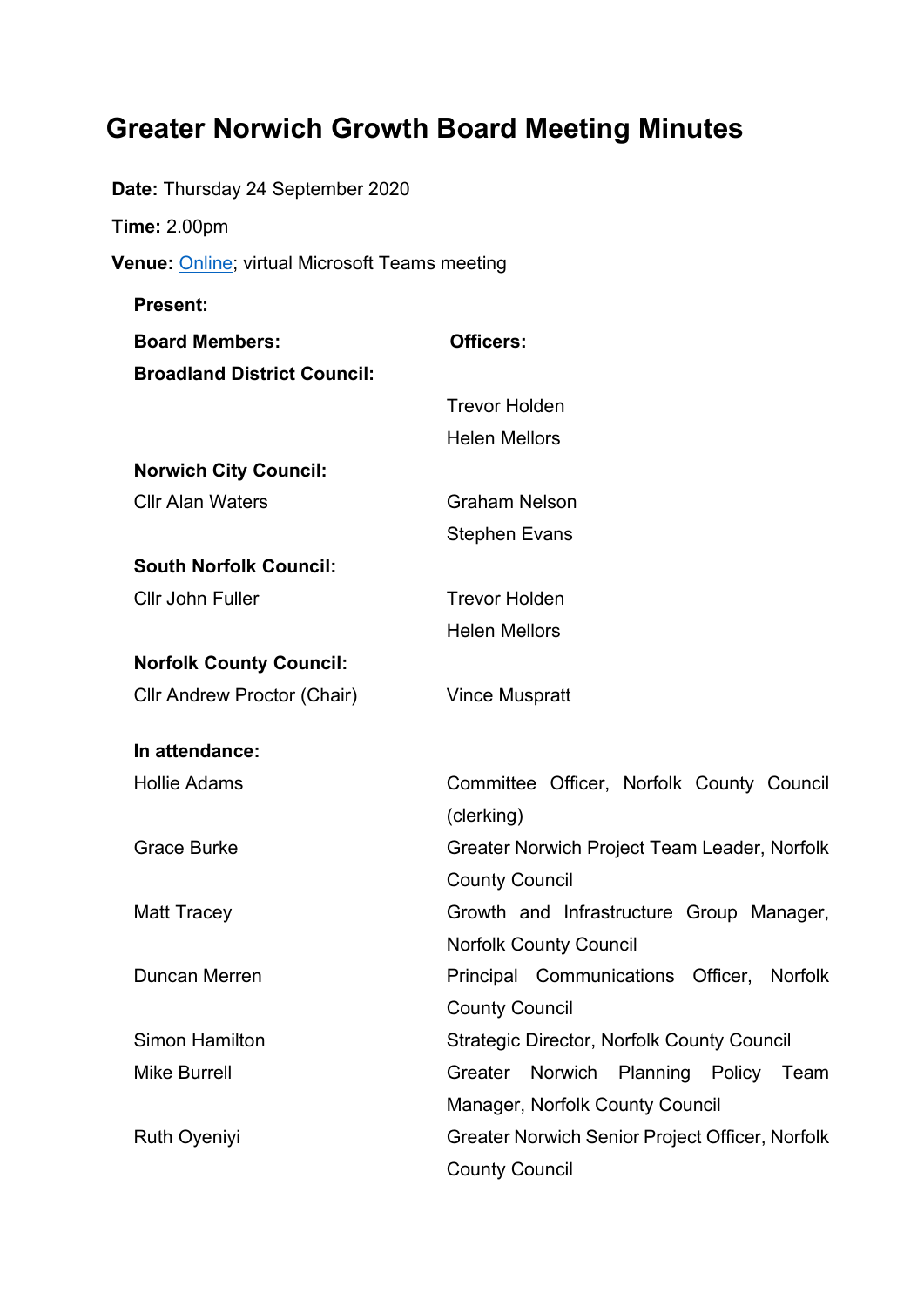# 1. APOLOGIES

- 1.1 Apologies were received from Cllr Shaun Vincent, Chris Starkie and Doug Field, whose tenure with LEP (Local Enterprise Partnership) had now finished.
- 1.2 The Chairman advised that the new LEP representative would be CJ Green; Hollie Adams agreed to contact the new Member in preparation for the next meeting of the Board.

## 2. DECLARATIONS OF INTEREST

2.2 No interests were declared

# 3. MINUTES

3.1 The minutes of the meeting held on 15 May 2020 were agreed as an accurate record

#### 4. PLANNING AWARDS PARTNERSHIP WORKING CATEGORY WINNER-THE GREATER NORWICH INFRASTRUCTURE INVESTMENT PLAN & INFRASTRUCTURE INVESTMENT FUND (VERBAL UPDATE)

4.1 The Chairman congratulated all partners on the receipt of this award, noting they had worked well together for years on developing and delivering infrastructure, housing and other requirements of the plan, and would continue to work to successfully meet any challenges which arose.

### 5. GREATER NORWICH SPORTS AND PHYSICAL ACTIVITY STRATEGY

- 5.1.1 The Board received the report setting out the update of the 2014 indoor Sports Facility and Playing Pitch Strategy; an initial scoping exercise had been undertaken which concluded that the scope of the work should be developed beyond an assessment of built sports facilities, taking a more holistic approach considering the wider outcomes of improving physical heath, mental wellbeing, reducing inequalities and improving community cohesion whilst supporting the need for Active Travel solutions following the Covid-19 outbreak.
- 5.1.2 Graham Nelson and Simon Hamilton, introduced the report:
	- This piece of work would allow processes to be aligned with opportunities for funding, noting the change to a focus on promoting active lifestyles rather than on sport
	- This work aligned with the review of the Greater Norwich Sports Strategy which was initiated in December 2019
	- The shift in emphasis from promoting sport to targeting inactivity aimed to reduce inequality; 25% of adults and 29% of children in the UK were classed as inactive, and this statistic was similar in Greater Norwich.
	- The development of the new Sports and Physical Activity Strategy would allow long-term planning for promoting active lifestyles for communities;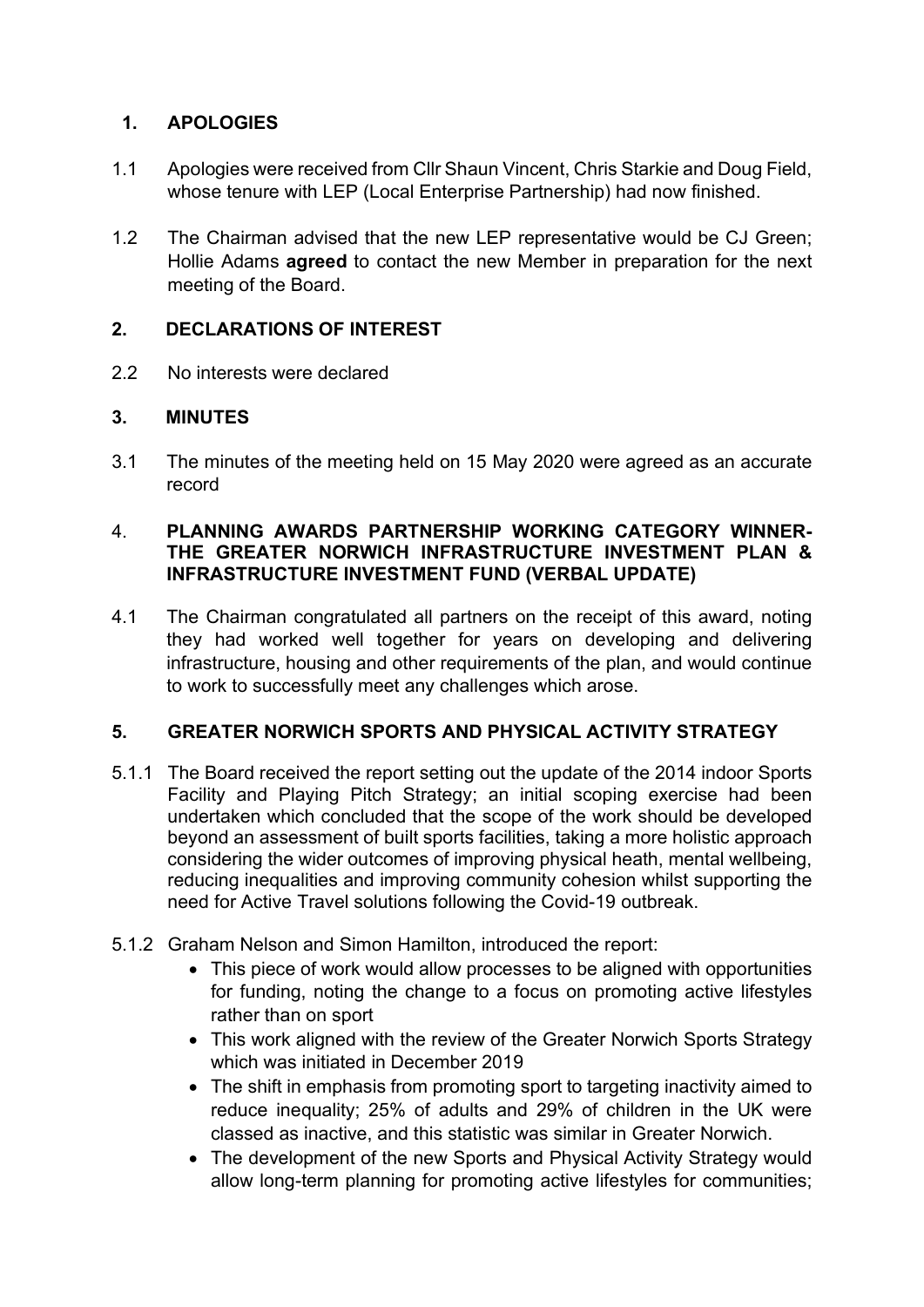stakeholder engagement was key to understanding and targeting barriers to people being active.

- Indoor sports facilities would be reviewed to support and enable the Greater Norwich sports plans. The new strategy would look at the capacity for people to be active in informal spaces such as streets, open spaces and parks, and the quality of these spaces. This was important to physical and mental wellbeing and was not addressed in the existing 2014 strategy.
- It was noted that, with the current restrictions on sport and activity clubs caused by the Covid-19 pandemic, the strategy would be able to focus on things which allowed people to be more active as part of their daily routine and help to narrow the inequality gap.
- This work would also align with economic growth plans and health and wellbeing plans
- 5.2 The following points were discussed and noted:
	- Leisure centres and other activity clubs were vulnerable to the effects of the Covid-19 pandemic and lockdown and could be supported by expanding the range of activities people were encouraged to take up
	- A consultancy would be appointed to support delivery of the strategy; through working in collaboration across Councils the consultancy would be able to speak with people in communities to identify barriers to activity and identify sustainable solutions on how these could be addressed
	- It was queried whether CIL (Community Infrastructure Levy) or Section 106 funding could be used for this project.
	- Simon Hamilton clarified that Sports England advocated an approach guided by sustainable outcomes. The strategy would therefore define a vision for sport and activity for Greater Norwich with deliverable objectives. The next 9-12 months would be key to identify what would be delivered and how.
	- The change to CIL funding and implications for its use as part of this strategy was discussed; it was agreed that there was a need to look forward at delivery with the changing funding landscape in mind
- 5.3 As there was no Member from LEP or Broadland District Council at the meeting, Members agreed that recommendations would be agreed in the meeting by the three members present and endorsement for the recommendations made sought after the meeting from the LEP and Cllr Shaun Vincent.
- 5.4 The Board (\*including retrospective sign off from Cllr Vincent and LEP)
	- i. Noted the increased scope that is required to develop a Sport and Physical Activity Strategy.
	- ii. Agreed for the Greater Norwich Sport and Physical Activity Strategy to be delivered, giving delegated authority to the Infrastructure Delivery Board to oversee its progress.
	- iii. **Agreed** a contribution of £50,000 as match funding for the strategy. (as detailed in 4.2 of the report)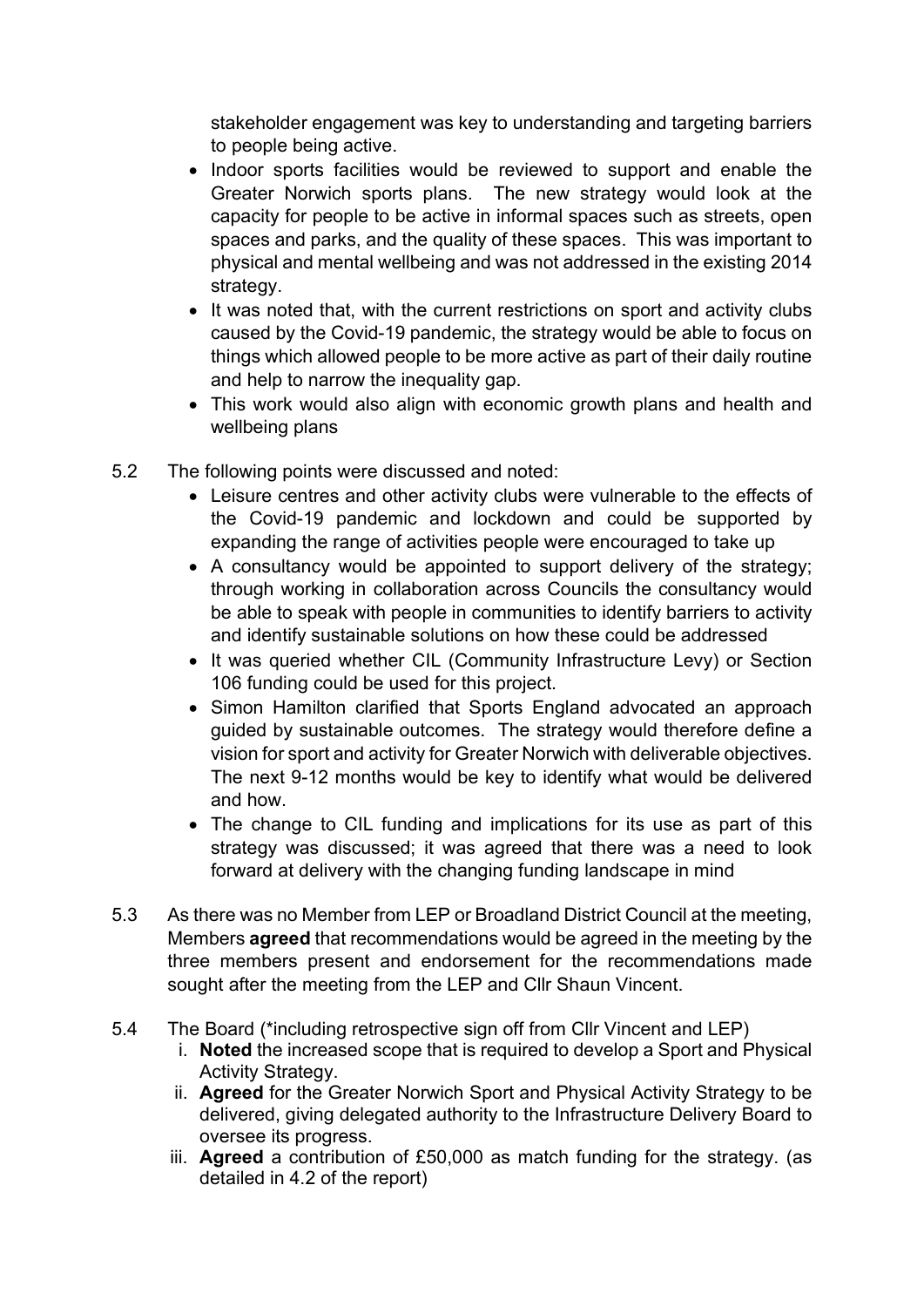## 6. EAST NORWICH MASTERPLAN UPDATE

- 6.1.1 The Board received the report providing an update on progress with the East Norwich masterplan, including the creation of the East Norwich Partnership and commencement of the procurement process. The report also identifies potential risks that might arise from landowner funding issues.
- 6.1.2 Graham Nelson introduced the report to the Board:
	- Emerging policy in the Greater Norwich Local Plan drew attention to the scale and potential development of this area
	- A master plan would be drawn up in relation to the sites in question to scope out the potential that the sites could deliver collectively, look at how to deal with viability and deliverability of options, what intervention would be needed to deliver the vision and look at mechanisms needed to bring forward the scheme.
	- There would be infrastructure challenges such as unlocking access; for example, the river was a barrier to east-west access
	- It was thought that the scheme could deliver 4000 homes and employment space and would provide an interface between the City and the Broads
	- Officers were working closely with Homes England and were in discussion with them regarding their recently announced package of infrastructure funding. The outcome of the application for Town Deal Funding was being awaited
	- Constraints on private sector partners had caused a slight delay to the original timetable
	- The partnership around Trowse rail bridge was in place and discussions with Network Rail were underway
- 6.2 The following points were discussed and noted:
	- The sale of Carrow House, which could be regarded as being in the development area, was queried; the sale of the site was underway, but it was not possible to discuss details of this in the public domain
	- Confirmation was still needed from a private sector partner on funding, but officers were optimistic of the outcome; once this was confirmed it would be possible to proceed
	- The timeframe for development was queried; officers confirmed it was hoped that procurement would be complete by December 2020 and the master plan would be drawn up by summer 2021. It was then hoped that by the end of 2021 deliverability and viability of the scheme would be clear and mechanisms to ensure deliverability identified by 2022
- 6.3 The Board (\*including retrospective sign off from Cllr Vincent and LEP) NOTED the contents of the update report and in particular the current funding position and its possible implications for procurement.

### 7. GREATER NORWICH MEDIA PROTOCOL

7.1.1 The Board received the report introducing the Greater Norwich Media Protocol, seeking initial agreement on the basic principles of dealing with media